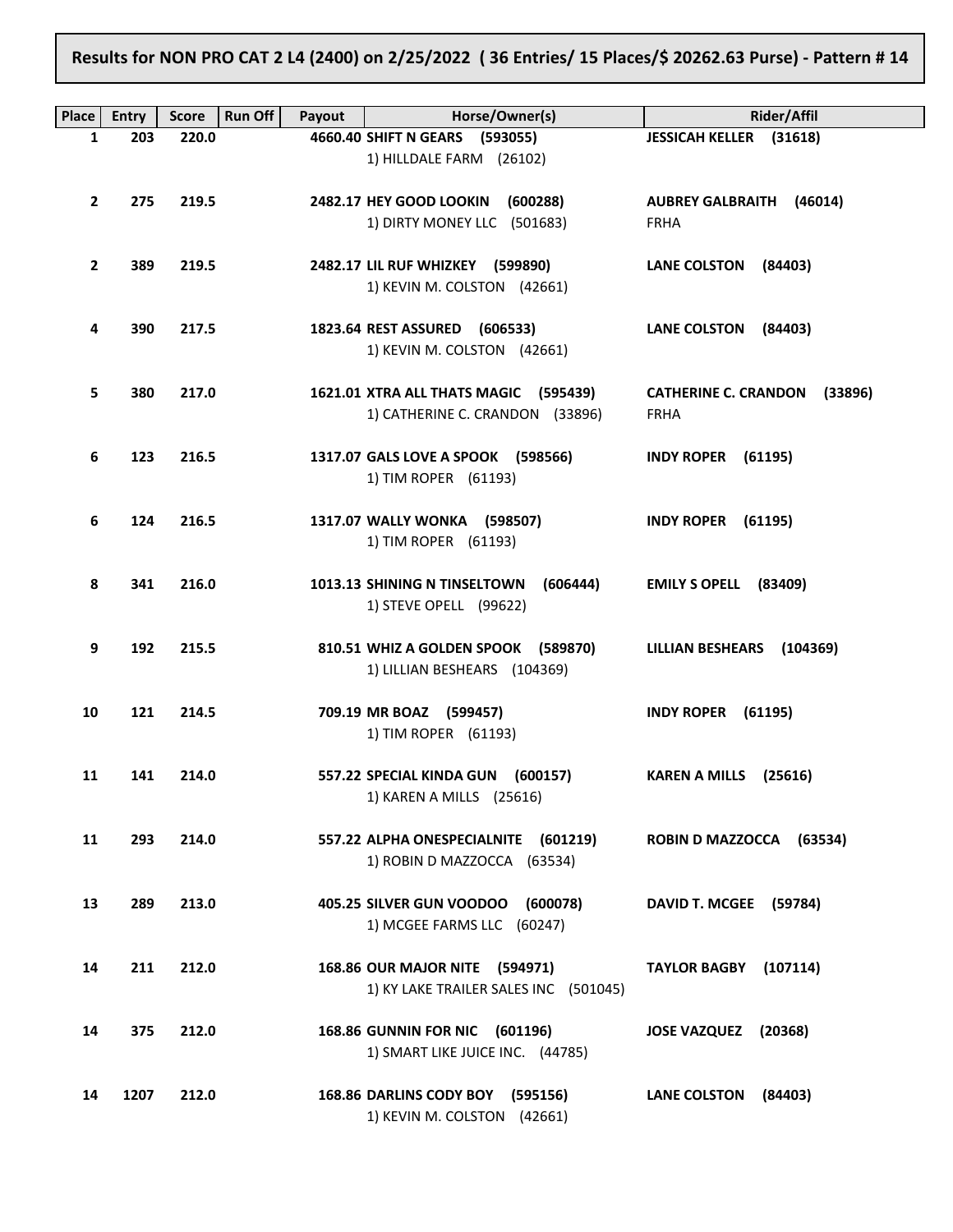| 17 | 148 | 210.5 | <b>0.00 SHESBEAUTY FOR ASHES</b><br>(602769)<br>1) BRADLEY ALLEN PAGH (26123)                         | <b>BRADLEY ALLEN PAGH</b><br>(26123)<br><b>FRHA</b> |
|----|-----|-------|-------------------------------------------------------------------------------------------------------|-----------------------------------------------------|
| 17 | 266 | 210.5 | 0.00 XTRA VOODOO SINBAR (589581)<br>1) KRISTEN M AVILA (973)<br>2) ROBERT (BOBBY) M AVILA JR. (14865) | <b>KRISTEN M AVILA</b> (973)                        |
| 17 | 372 | 210.5 | 0.00 ANIMAL KINGDOM (605185)<br>1) SMART LIKE JUICE INC. (44785)                                      | <b>JOSE VAZQUEZ</b><br>(20368)                      |
| 20 | 220 | 210.0 | 0.00 XTRA POP QUIZ (601118)<br>1) KATIE JEDELE (112189)                                               | <b>KATIE JEDELE</b> (112189)                        |
| 20 | 257 | 210.0 | 0.00 MORE US CODE (590301)<br>1) NELSON SHERTZER (100254)                                             | <b>NELSON SHERTZER</b><br>(100254)                  |
| 22 | 229 | 209.5 | 0.00 GUNNINGTHEBAY (594013)<br>1) JARED T LECLAIR (13012)<br>2) KARLA LECLAIR (98986)                 | <b>KARLA LECLAIR</b><br>(98986)                     |
| 23 | 260 | 209.0 | 0.00 RUF DOT TARI (599205)<br>1) CAMIEL TAYLOR (63545)                                                | <b>NICK TAYLOR</b><br>(61946)                       |
| 23 | 285 | 209.0 | 0.00 HEY BATTER BATTER (593562)<br>1) MCGEE FARMS LLC (60247)                                         | <b>DAVID T. MCGEE</b><br>(59784)                    |
| 25 | 348 | 208.0 | <b>0.00 ELECTRICIAN</b><br>(604236)<br>1) MICHAEL H HANCOCK (2460)                                    | <b>MICHAEL H HANCOCK</b><br>(2460)                  |
| 26 | 191 | 207.5 | 0.00 THIS CHIC IS DREAMY (595407)<br>1) EMERSON I MADONIA (101700)                                    | <b>EMERSON I MADONIA</b><br>(101700)                |
| 26 | 314 | 207.5 | 0.00 INTO THE NITE (590723)<br>1) ROBERT SANTAGATA (43998)                                            | <b>ARLENE SANTAGATA</b><br>(75630)                  |
| 28 | 152 | 206.5 | 0.00 VOODOO WHIZ (600074)<br>1) MCGEE FARMS LLC (60247)                                               | DAVID T. MCGEE (59784)                              |
| 29 | 164 | 205.0 | 0.00 WIN MY CASH (588764)<br>1) TEXAS HORSE POWER RANCH LLC (10                                       | <b>MICHAEL W MARKS</b><br>(77349)                   |
| 30 | 267 | 203.5 | 0.00 KR IMA CHIC (595315)<br>1) KRISTEN M AVILA (973)                                                 | <b>KRISTEN M AVILA</b> (973)                        |
| 30 | 371 | 203.5 | 0.00 SMARTGALS LIKE JUICE (601893)<br>1) SMART LIKE JUICE INC. (44785)                                | <b>MARIANA VAZQUEZ (54351)</b>                      |
| 32 | 139 | 196.5 | 0.00 RFR VOODOOS FUEGO (600871)<br>1) MARYBETH RUCKMAN (34862)                                        | <b>MARYBETH RUCKMAN</b><br>(34862)                  |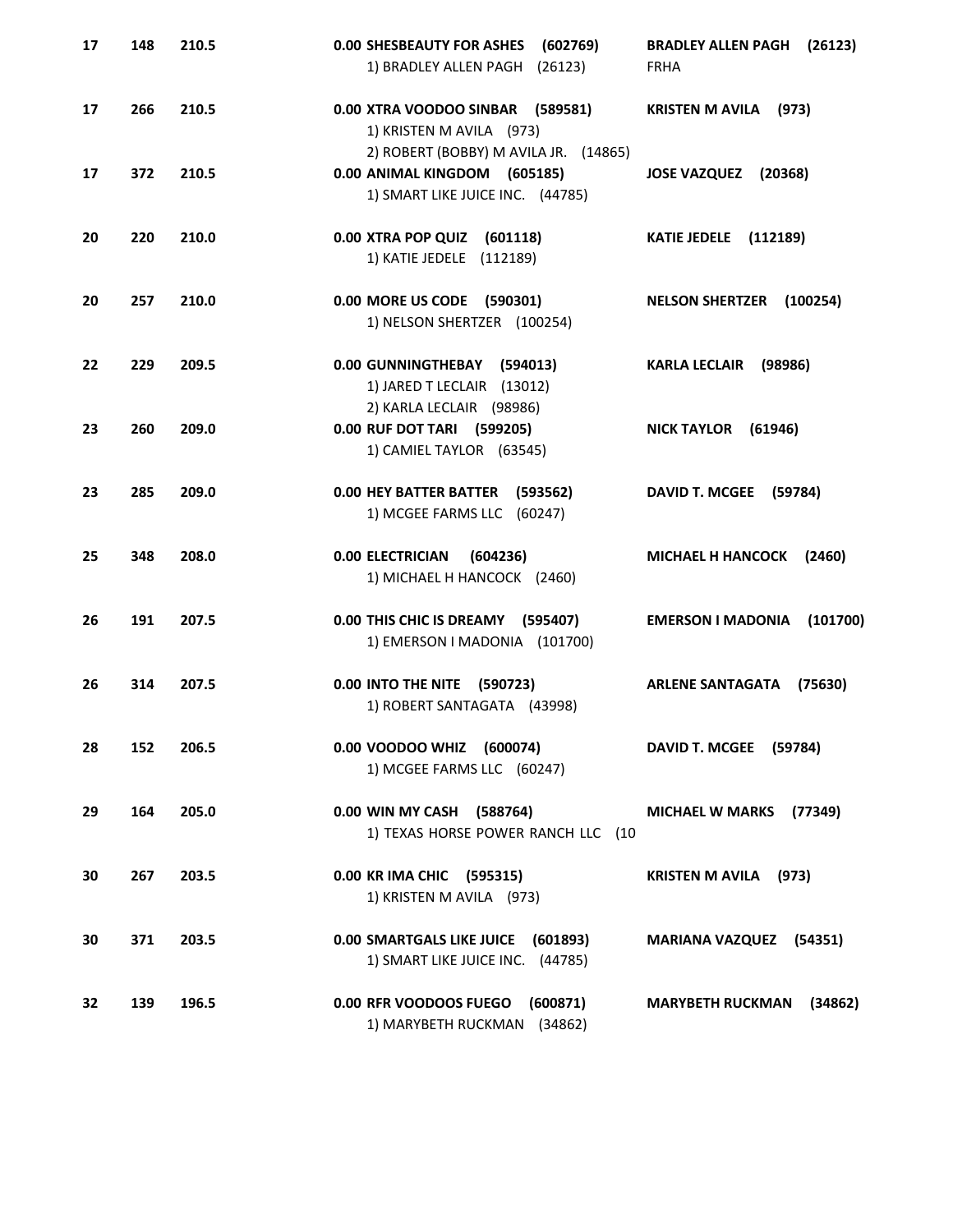| 32 | 214 | 196.5 | 0.00 TR MR JOE (597745)<br>1) MARK HURD (82983)                         | (82983)<br><b>MARK HURD</b>                      |
|----|-----|-------|-------------------------------------------------------------------------|--------------------------------------------------|
| 34 | 187 | 0.0   | <b>0.00 SIXTY SIX GENES</b><br>(602221)<br>1) CREEKSIDE STABLES (46631) | <b>KYNDALL PEEPLES</b><br>(52626)<br><b>FRHA</b> |
| 34 | 340 | 0.0   | (603685)<br>0.00 DUN IT FOR ERMES<br>1) STEVE OPELL (99622)             | <b>EMILY S OPELL</b><br>(83409)                  |
| 34 | 350 | 0.0   | 0.00 SPOOKS GOTTA GLO<br>(600590)<br>1) ALICIA RAPP<br>(76605)          | (76605)<br><b>ALICIA RAPP</b>                    |

Show Secretary: